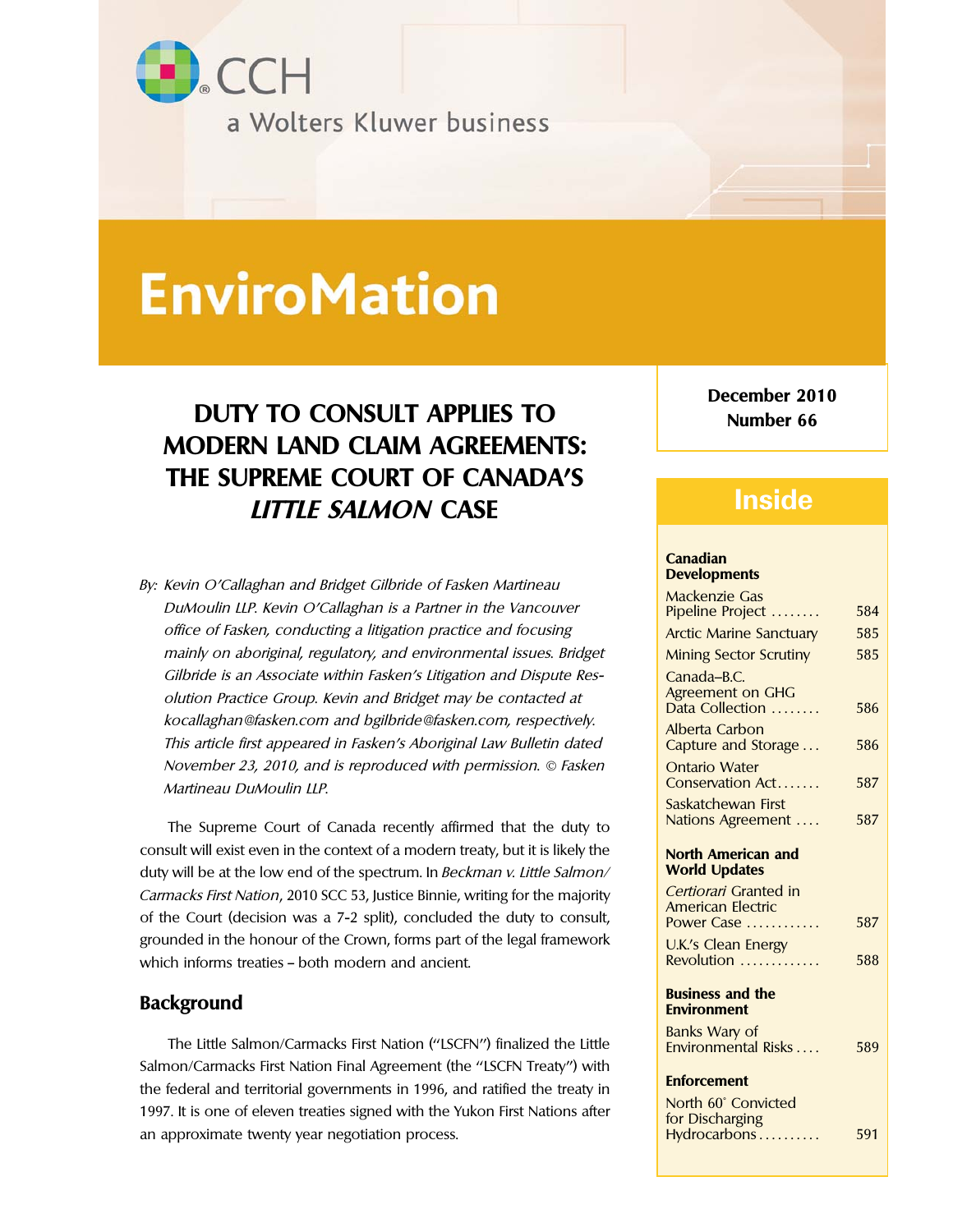cessors, are comprehensive documents drafted to create mittee ("LARC"), which includes First Nations membership.<br>Some delineation of property ownership and governance. The Director of the Agriculture Branch of the territor some delineation of property ownership and governance<br>rights and obligations, and place "Aboriginal and<br>non-Aboriginal relations in the mainstream legal system<br>with its advantages of continuity, transparency, and pre-<br>dict in 1899 is not the equivalent of the 435 pages of the LSCFN Treaty almost a century later'' (para. 52). Although the First Nation had representation on the

grant of 65 hectares in an area about 40 kilometres north of meeting did not specifically address the Paulsen applica-Carmacks. The 65 hectares lay within LSCFN's traditional tion. In this context, Agriculture Branch officials had comterritory and also within Trapline #143, which spans some municated to the LSCFN that they consult on such matters 21,400 hectares and is registered to a member of the through LARC but they were not required by the LSCFN Treaty to consult on such issues. Meetings and discussions LSCFN.

Published bi-monthly by CCH Canadian Limited. For subscription information, see your CCH Account Manager or call

RITA MASON, LL.B., Director of Editorial Legal and Business Markets (416) 228-6128

JAIME AITKEN, B.Comm., Marketing Manager (416) 228-6153<br>e-mail: Jaime.Aitken@wolterskluwer.com

After a pre-screening, the Paulsen application was for-These modern treaties, unlike their historical prede- warded to the Agricultural Land Application Review Com-

Committee, no LSCFN member attended the LARC meeting The LSCFN Treaty provided for the "cede, release and regarding the Paulsen application. Minutes demonstrate<br>ender" of all the First Nation's claims rights, and titles the attendees considered the concerns raised by the Fir surrender" of all the First Nation's claims, rights, and titles<br>to the federal government, but granted an express right to<br>members of the First Nation to hunt and fish for subsis-<br>tence on their traditional lands. This rig representatives of the Agriculture Branch in Sep-<br>At issue before the Court was an application by a<br>Yukon resident named Larry Paulsen for an agricultural land<br>that their concerns were not being taken seriously. The that their concerns were not being taken seriously. The with the First Nation had been conducted, they said, only as a ''courtesy''. At the trial level the judge used this state-**ENVIROMATION** ment to conclude that any consultation that took place<br>could not be sufficient – as it was only a "courtesy".

> It was not until the summer of 2005, after writing For CCH Canadian Limited<br>
> opposition, that the LSCFN learned the Paulsen application TAMMY BURNS, B.A. (Hons.), Associate Editor<br>
> (416) 224-2224, ext. 6438 had already been approved. Shortly thereafter, the First<br>
> e-mail: Tammy.Burns@wolterskluwer.com Nation launched this judicial review. Nation launched this judicial review.

### e-mail: Rita.Mason@wolterskluwer.com **Majority Decision**

### e-mail: Jaime.Aitken@wolterskluwer.com **Existence of the Duty** Editorial Board

MONICA LIM, B.A. (Hons.), CPE & LPC (U.K.), The territorial government argued that LSCFN's rights Solicitor (U.K.), Writer and obligations were fully confined to those in the Treaty, PUBLICATIONS MAIL AGREEMENT NO. 40064546<br>RETURN UNDELIVERABLE CANADIAN ADDRESSES TO always at stake in all Crown dealings with Aboriginal peo-RETURN UNDELIVERABLE CANADIAN ADDRESSES TO always at stake in all Crown dealings with Aboriginal peo-<br>CIRCULATION DEPT CIRCULATION DEPT.<br>330–123 MAIN ST LOOKER (Minister of 330–123 MAIN ST LOOKER)<br>2009–123 MAIN ST LOOKER (Minister of 330–123 MAIN ST LOOKER) and Mikisew Cree Nation v. Canada (Minister of TORONTO CREE AND CREE ARRAIGHT V. CANADA (MINISTER OF email circdept@publisher.com canadian Heritage) made clear, the duty to consult is © 2010, CCH Canadian Limited<br>
90 Sheppard Ave. East, Suite 300 dent of treaties. The majority of the Supreme Court of Foronto, Ontario M2N 6X1 Canada agreed with the First Nation, finding the honour of Toronto, Ontario M2N 6X1 the Crown ensures reconciliation takes place, and reaf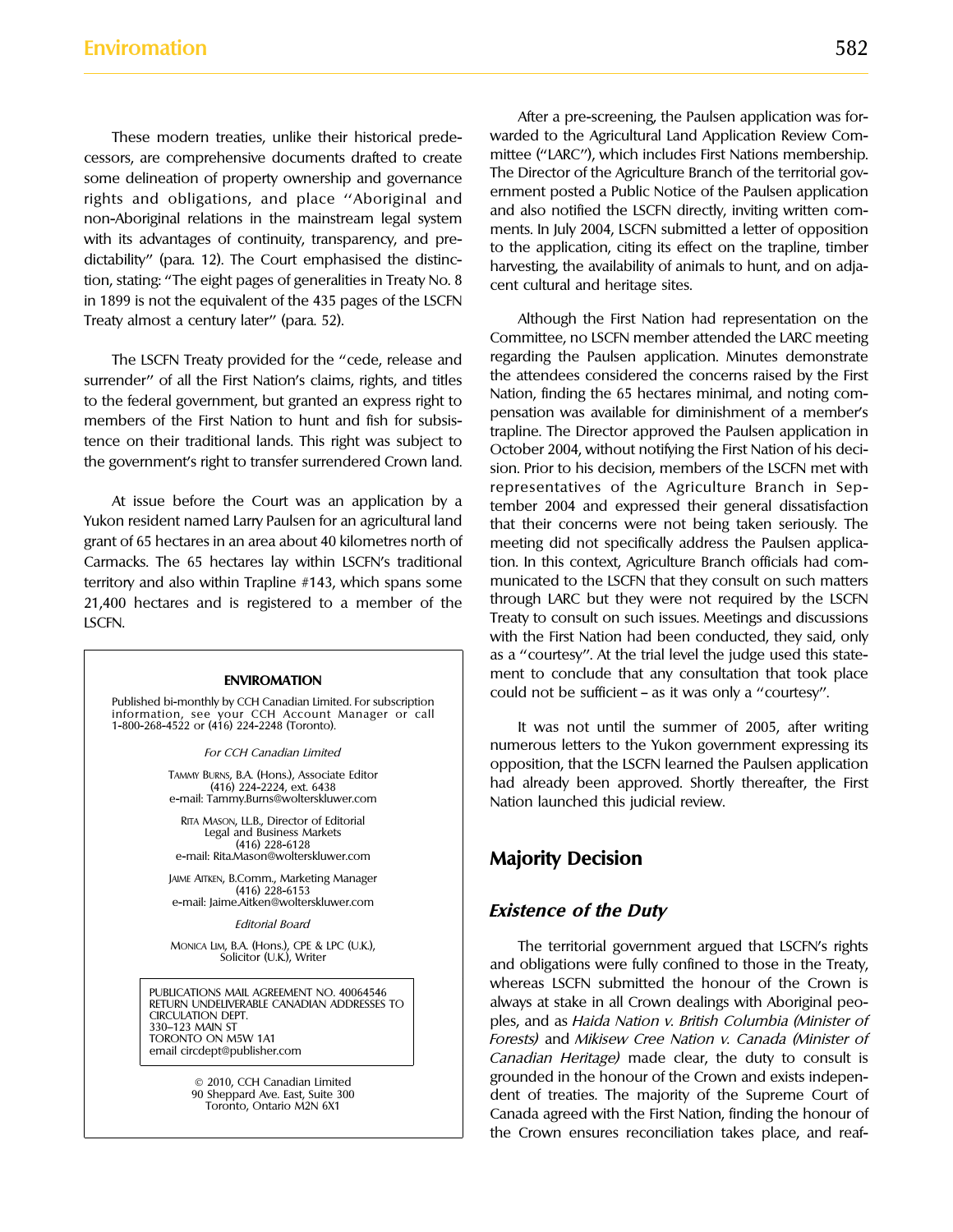firmed its holding in *Mikisew* – that treaties are an impor-<br>
tant step toward reconciliation but not the final step states are law, constitutional or otherwise. tant step toward reconciliation, but not the final step.

Justice Binnie, writing for seven of the nine judges, held that the duty to consult is external to the Treaty and is **Finding in this Case** required to uphold the honour of the Crown, furthering the ultimate goal of reconciliation. The Crown cannot con-<br>tract out of its duty of honourably dealing with Aboriginal<br>application could notentially have an adverse impact on tract out of its duty of honourably dealing with Aboriginal application could potentially have an adverse impact on<br>people. Although it was undisputed that the LSCFN Treaty is the LSCFN's Treaty right to fish and bunt on t people. Although it was undisputed that the LSCFN Treaty is<br>the LSCFN's Treaty right to fish and hunt on the 65 acres<br>the "entire agreement" between the parties, the Treaty<br>does not exist in isolation: the duty to consult

consultation, stating: "the parties themselves may decide<br>therein to exclude consultation altogether in defined situa-<br>tions and the decision to do so would be upheld by the<br>tion and that the LSCEN responded by way of lett tions and the decision to do so would be upheld by the<br>courts where this outcome would be consistent with the<br>maintenance of the honour of the Crown." However, the<br>hy 14PC at its meeting which the First Nation failed to maintenance of the honour of the Crown.'' However, the by LARC at its meeting, which the First Nation failed to<br>LSCFN Treaty does not describe the process of how Crown attend LARC's discussion at the meeting was detailed i LSCFN Treaty does not describe the process of how Crown attend. LARC's discussion at the meeting was detailed in<br>lands can be surrendered, or whether consultation would produce that were available to the LSCFN as a member lands can be surrendered, or whether consultation would minutes that were available to the LSCFN as a member of<br>be required, and thus, the majority was unwilling to inter-<br>langle Despite the fact this process was character be required, and thus, the majority was unwilling to inter-<br>pret that silence as implying no consultation was required. The courtesy'' by the government it was found to be more

interests of the First Nation'' (para. 35) and therefore was Justice Binnie reviewed the capability of regulatory<br>not entitled to be consulted individually.

The LSCFN Treaty itself set out the agreed elements of<br>consultation as (a) sufficient notice, (b) reasonable time<br>period to respond and an opportunity to be heard, and<br>(c) full and fair consideration of the views presented majority found this formulation accords with the "lower sufficient. In Taku River Tlingit First Nation v. British<br>end of the spectrum" described in Haida and Mikisew. Columbia (Project Assessment Director)

The LSCFN argued for more substantial consultation, participation in a forum created for other purposes may including accommodation. The Court rejected such an nevertheless satisfy the duty to consult if in substance an approach, holding: appropriate level of consultation is provided.

[14] . . . The First Nation argues that in exercising his dis- **Minority Decision** cretion to approve the grant the Director was required cation would have been denied. This overstates the does not have a veto over the approval process. No such stating:

legal framework in which it is to be performed so as to right of access. The majority also found there was at least a uphold the honour of the Crown. possibility the potential impact would be significant. This clearly triggered the duty to consult, but the court placed it Justice Binnie acknowledged that it may be possible to at the low end of the consultation spectrum. negotiate a different mechanism within a treaty, other than

"courtesy" by the government, it was found to be more The Court additionally clarified that the trapper himself than adequate to discharge the government's duty in this case. Was exercising a "derivative benefit based on the collective

> processes, such as the LARC process, to fulfil the duty to consult and found such processes could be sufficient, stating:

**Content of the Duty**<br>[39] Nevertheless, consultation was made available and Columbia (Project Assessment Director), 2004 SCC 74, [2004] 3 S.C.R. 550, the Court held that

to have regard to First Nation's concerns and to engage in consultation. This is true. The First Nation goes too far,<br>
however, in seeking to impose on the territorial govern-<br>
ment not only the procedural protection of co Intention of the parties is clear and the honour of the ously – if they had been, it contends, the Paulsen appli-<br>
cation would have been denied. This overstates the Crown is upheld by the terms of the treaty itself. Justi scope of the duty to consult in this case. The First Nation Deschamps spoke strongly against the majority decision,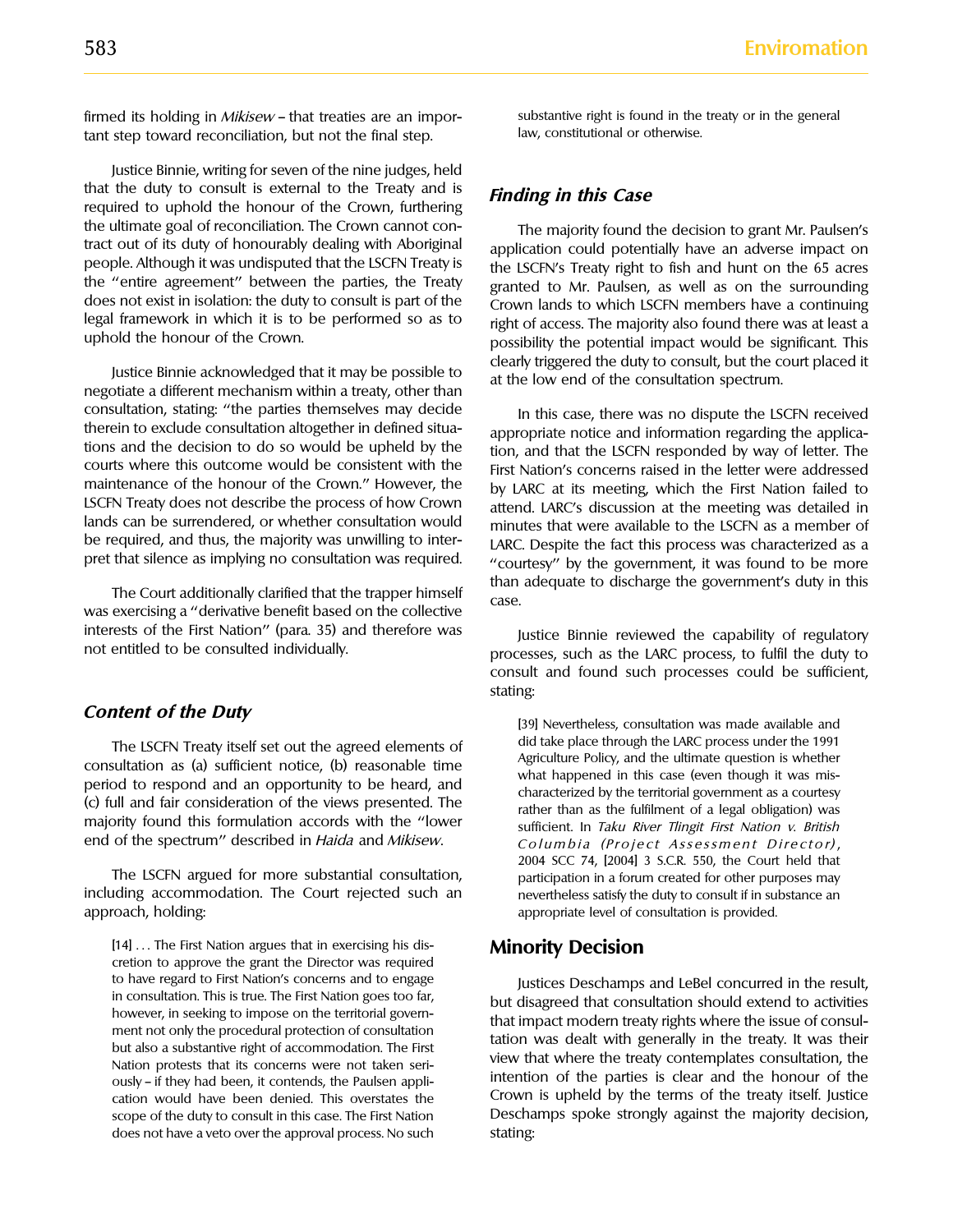[107] To allow one party to renege unilaterally on its [107] To allow one party to renege unilaterally on its **CANADIAN DEVELOPMENTS**<br>constitutional undertaking by superimposing further **CANADIAN DEVELOPMENTS** rights and obligations relating to matters already provided for in the treaty could result in a paternalistic legal contempt, compromise the national treaty negotiation process and frustrate the ultimate objective of reconcili-<br>ation. This is the danger of what seems to me to be an unfortunate attempt to take the constitutional principle<br>
of the honour of the Crown hostage together with the<br> **NEB Approves Mackenzie Gas Pipeline**<br> **Project** principle of the duty to consult Aboriginal peoples that flows from it.

with Haida and Mikisew to confirm that the government is explored Panel's report on the Mackenzie Gas Project<br>obliged to consult whenever it contemplates decisions or explore the governments of Canada and the Northwest obliged to consult whenever it contemplates decisions or ("MGP") by the governments of Canada and the Northwest activities that have the potential to adversely impact any regularized in mid-November which outlines how the activities that have the potential to adversely impact any Territories in mid-November, which outlines how the two<br>Aboriginal right, regardless of where that right originates. Sovernments will ensure that appropriate mitig Aboriginal right, regardless of where that right originates. governments will ensure that appropriate mitigation mea-<br>Whether the land is covered by a modern treaty, an sures are in place to respond to environmental socia ancient treaty, or no treaty at all – the duty to consult may cultural, and economic issues. still arise and should therefore be front of mind whenever government is considering decisions which may affect the The MGP is a private sector initiative whose partners use of land. include Imperial Oil, Exxon Mobil, ConocoPhillips, Royal

- 
- That regulatory decision-makers are required to balance that many people have shared with us." the rights of the applicant before them with any impacts on rights expressed by First Nations, and the court will However, the MGP still has significant hurdles to over-(para. 87). of 2015.

a constitutional principle that emanates from s. 35 of the These markets are recovering from the recession; however, Constitution Act, 1982 and therefore it must be applied in other natural gas sources – including shale gas and liquejudgment clarifies that everywhere in Canada - from Lab- to Imperial Oil spokesperson Pius Rolheiser, "The chalrador to British Columbia and from Ontario to Nunavut - lenge of the Mackenzie Valley project is that it needs to the honour of the Crown applies to dealings between the compete on a supply/cost basis with other sources of Crown and First Nations. As a result there are few places, if supply in the North American market [including] ... liqueany, left in Canada where the duty to consult will never fied natural gas, shale gas, a potential Alaska [natural gas arise. pipeline] project, and other sources of supply''.

The National Energy Board ("NEB") approved plans on December 16 to build the Mackenzie Valley gas pipeline a 1,196 kilometre Arctic pipeline that would, should the **Implications included included included included included included included included included included included included included included included included included included included** per day from the Beaufort Sea to northwest Alberta. The The *Little Salmon* decision operates in conjunction NEB's approval follows an earlier, final response to the Joint with *Haida* and *Mikisew* to confirm that the government is Review Panel's report on the Mackenzie Gas P sures are in place to respond to environmental, social,

Dutch Shell PLC, and the Aboriginal Pipeline Group. While However, the Court also clarified two important attaching 264 conditions to its approval, the NEB's report aspects of the duty to consult: stated that, "Northerners want to see more people living proud and self-sufficient lives. They want better care for the • That regulatory processes leading to a decision can be land. They are looking for stronger communities that can sufficient to meet the duty to consult without separate take care of the social problems that come with lim sufficient to meet the duty to consult without separate take care of the social problems that come with limited<br>The social problems that in the social process the process the social problems of the report added that "It ta engagement with First Nations – as long as the process means and rapid change." The report added that, "It takes<br>covers off the elements of consultation required (easier a good economy to take care of the land and the peop covers off the elements of consultation required (easier a good economy to take care of the land and the people.<br>when at the lower end of the spectrum of consultation). We are convinced the Mackenzie Gas Project would brin We are convinced the Mackenzie Gas Project would bring the Northwest Territories closer to the vision of the North

respect those decisions, as long as they are reasonable. come. The MGP, which is expected to cost in the region of In this case, the Court found "the Director was simply \$16.2 billion, is still subject to a decision by the federal not content to put Mr. Paulsen's interest on the back cabinet, and the project's proponents must decide by<br>burner while the government and the First Nation December 31, 2013 whether they will go ahead with the December 31, 2013 whether they will go ahead with the attempted to work out some transitional rough spots in building of the pipeline. The NEB has stated that actual their relationship. He was entitled to proceed as he did'' construction on the pipeline must commence by the end

The Court has clarified that the honour of the Crown is At issue is the uncertain nature of natural gas prices. all circumstances as part of the general law of Canada. This fied natural gas - could compete with the MGP. According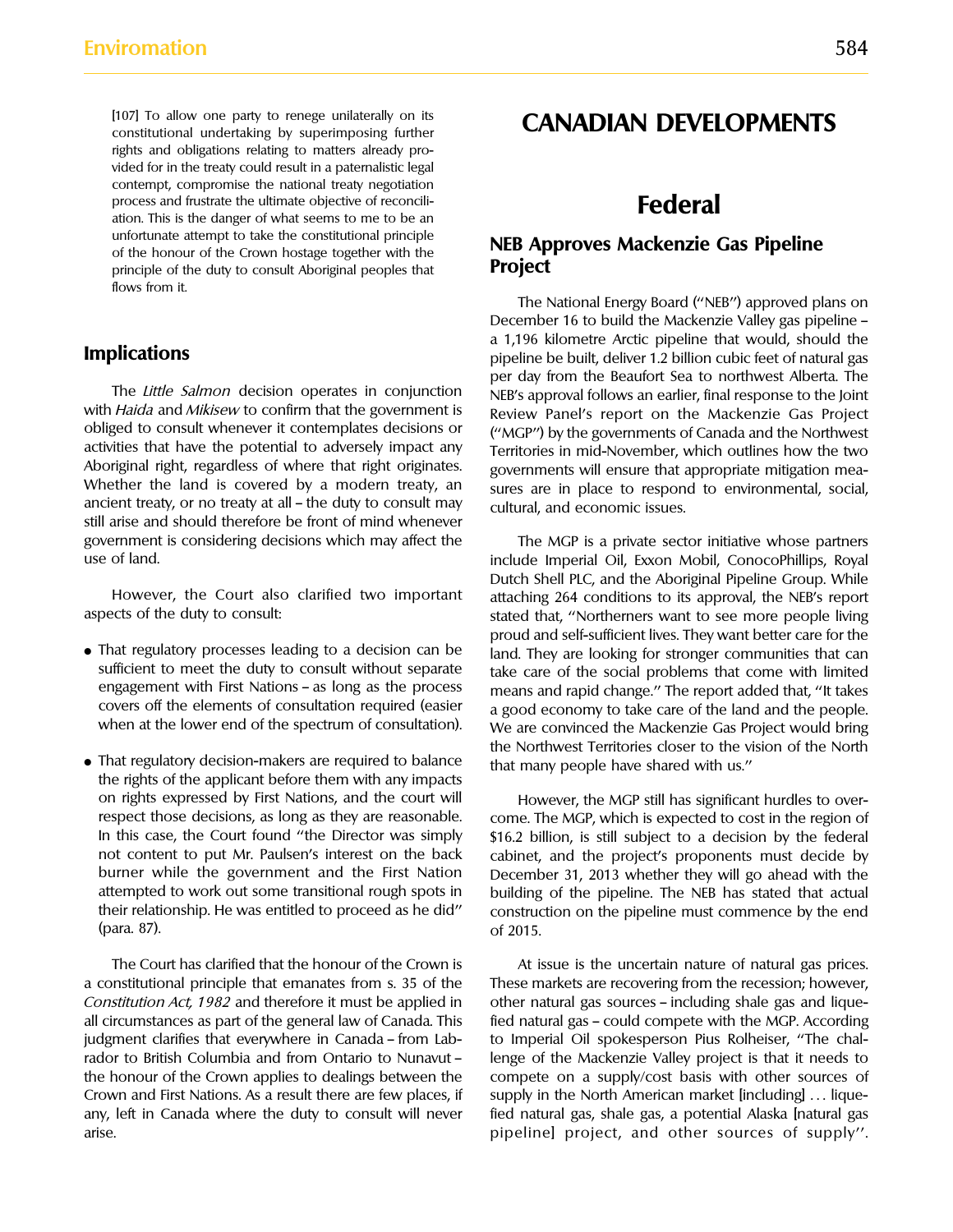cient confidence in a fiscal framework to enable the pro- we are doing today.'' ponents to re-staff the team to resume . . . work''.

The pipeline proponents must additionally secure **Mining Sector Under Scrutiny** land- and water-use permits, sign benefit and compensation agreements with First Nations along the pipeline route,<br>and work out financial arrangements.<br>social responsibility'' for Canadian mining companies' for-

All petroleum industry activity in at least part of Lance that companies operating in the developing world<br>caster Sound in the Eastern Arctic would be prohibited by<br>the creation of a marine conservation area, Environment<br>M they would be "off-limits ... once we negotiate and con-<br>sult with the lnuit, the public, environmental groups, [and] ment used its jurisdictional muscle on November 2 to sult with the Inuit, the public, environmental groups, [and] ment used its jurisdictional muscle on November 2 to<br>with the government of Nunavut''. However, effective block the Prosperity Cold-Conner Mine Project proposed with the government of Nunavut''. However, effective block the Prosperity Gold-Copper Mine Project proposed<br>immediately, all seismic exploration work in the area under by Taseko Mines Ltd. in British Columbia, on grounds t immediately, all seismic exploration work in the area under by Taseko Mines Ltd. in British Columbia, on grounds that

Asked about potential environmental risks posed by<br>
tankers, Baird indicated that the government would rely on<br>
regulations to reduce the prospect of spills. "What we have<br>
got to do is ensure that doesn't happen; we have strong regulation that prohibits that from happening'', he said, adding that the Canadian Forces and the Canadian Coast Guard would be involved in monitoring and enforce- **Carbon Capture Technologies Immature**  ment. ''We have got to be forever mindful of our transportation regulations in this regard to make sure that the area heating a study commissioned by Environment Canada con-<br>is kept safe. We cannot make the same mistakes in the cludes that carbon capture and storage ("CCS") tech is kept safe. We cannot make the same mistakes in the cludes that carbon capture and storage ("CCS") tech-<br>Arctic that we have seen over the last 200 years in southern and pology requires significant funding, probably only Arctic that we have seen over the last 200 years in southern Canada." Canada." Canada." Canada." able through additional taxes, if it is to be used successfully

other countries routinely challenge national jurisdiction in large-scale, long-term, wide-spread CCS technology'', it waterways they consider to be international bodies of states. "In the absence of these government penalties, only water, Mr. Baird bridled. "We believe this is Canadian terri- low-cost capture and value-added storage ... will provide tory and I think we can exert our sovereignty in the north an opportunity for CCS." Prepared by AECOM Canada Limthrough military action. We can also exert our sovereignty ited, a Calgary-based consultancy with clients worldwide,

Mr. Rolheiser continued, ''We would need to have suffi- through environmental action, which is one of the things

eign operations has been narrowly defeated in the House of Commons. Bill C-300, a draft Responsible Mining Act, **Arctic Marine Sanctuary Proposed** was Toronto-area Liberal MP John McKay's attempt to

the project would turn a pristine lake into a tailings pond. Mr. Baird said Ottawa was responding to local commuties<br>
in the Canadian Environmental Assessment Agency's review<br>
meth might have" and that the various federal depart-<br>
ment might have" and that the various federal depart

in curbing greenhouse gases (''GHGs''). ''Government taxes When it was pointed out that the United States and and policies will ... be required to set about implementing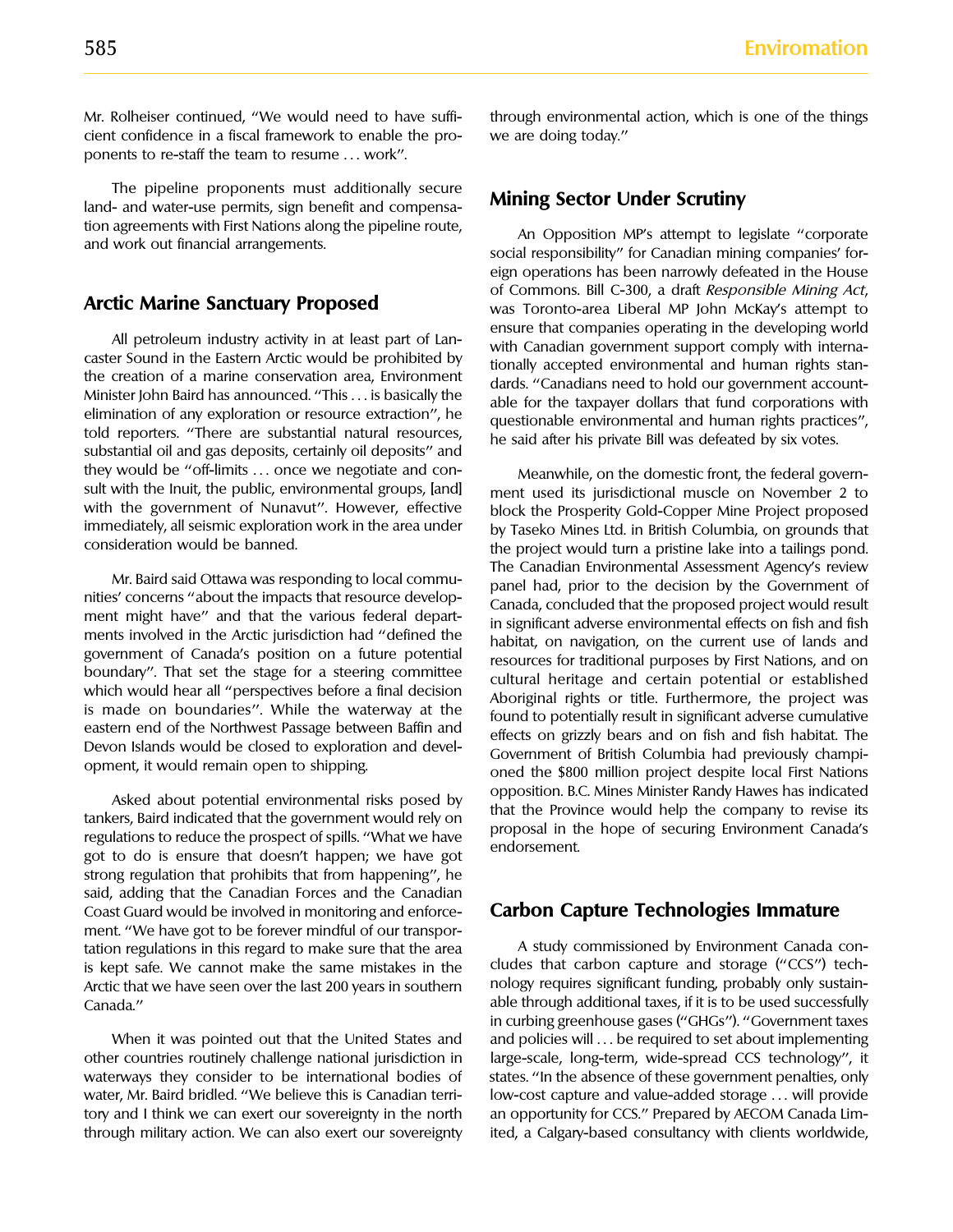the study recommends more research and development if **In their official communiqué after their recent meeting** 

Canada, despite having funded the study, does not neces-<br>sarily endorse its conclusions. "This consultant report tive would include "more ambitious ... air quality stanreflects the views and opinions of the contractor and not dards and consistent industrial emissions standards across necessarily those of the government", he said, adding that the country". However, it would be subject to necessarily those of the government", he said, adding that the country". However, it would be subject to local juris-<br>the department would use the report "to further under- dictional priorities with provinces and territori the department would use the report "to further under-<br>stand and inform future work in the area of carbon capture aring airshed programs within their iurisdictions. and storage''. Ottawa and the provinces have spent close to \$3 billion in recent years on CCS research and pilot The CCME also endorsed a three-year Water Action projects, including a joint venture with the United States in Plan which sets out deliverables and outcomes in line with<br>southern Saskatchewan.<br>Finsure targets identified previously. "These goals will help ensure

regulations to reduce greenhouse gas ("GHG") emissions from heavy-duty vehicles has been published by the federal government. "Canada and the United States have had<br>great success in working together to reduce emissions<br>from new light-duty vehicles, and we are looking forward<br>**Collection** to doing the same for heavy-duty vehicles", the govern-<br>
ment said in making the document available for public<br>
discussion. In Canada, the transportation sector accounts<br>
for about 25 per cent of GHG emissions and, in turn 2005 levels by 2020. 2005 levels by 2020.

particular. Officials have been directed to develop the major elements of the proposed system with a view to putting it into effect in 2013. "Air pollution has a huge impact on the environment, human health and the **Alberta** economy'', Charlene Johnson, Minister of Environment and Conservation for Newfoundland and Labrador, said in her **New Carbon Capture and Storage** capacity as this year's President of the Canadian Council of **Legislation Introduced** Ministers of the Environment (''CCME''). ''This initiative builds upon existing federal, provincial and territorial The Province of Alberta introduced Bill 24, The Carbon actions to manage air quality. Setting clear standards will Capture and Storage Statutes Amendment Act, 2010, on ensure closer links between strong economic develop- November 1, 2010. The proposed Bill aims to provide gui-

CCS technologies are to become more effective and in St. John's, the Minister cited a 2008 Canadian Medical affordable. Association study which concluded that the annual cost of illnesses attributable to air pollution topped \$8 billion. A departmental spokesman said that Environment Adding that pollution also damages ecosystems and damtive would include "more ambitious ... air quality stannating airshed programs within their jurisdictions.

targets identified previously. "These goals will help ensure that Canadians have access to clean, safe and sufficient water to meet their needs in ways that also maintain the integrity of ecosystems'', the ministers said. The plan **Heavy-Duty Vehicles Exhaust Rules** includes development of a national groundwater manage-<br>**Proposed** includes development of a national groundwater manage-<br>ment framework, drafting of guidance documents on ment framework, drafting of guidance documents on sharing of ground and surface water data, and assessments A consultation document on elements of proposed of watersheds for their vulnerability to climate change.

emissions only once while meeting the requirements of both the federal and provincial governments will save British Columbia industries time and money. This is another **Air and Water Quality Addressed** example of the strong partnership we have with the Gov-Environment Minister Jim Prentice and his provincial ernment of Canada, and single window reporting will be and territorial counterparts have agreed to new standards an important tool as British Columbia moves towards a fo

ment and a sustainable, healthy environment." dance on and regulate large-scale carbon capture and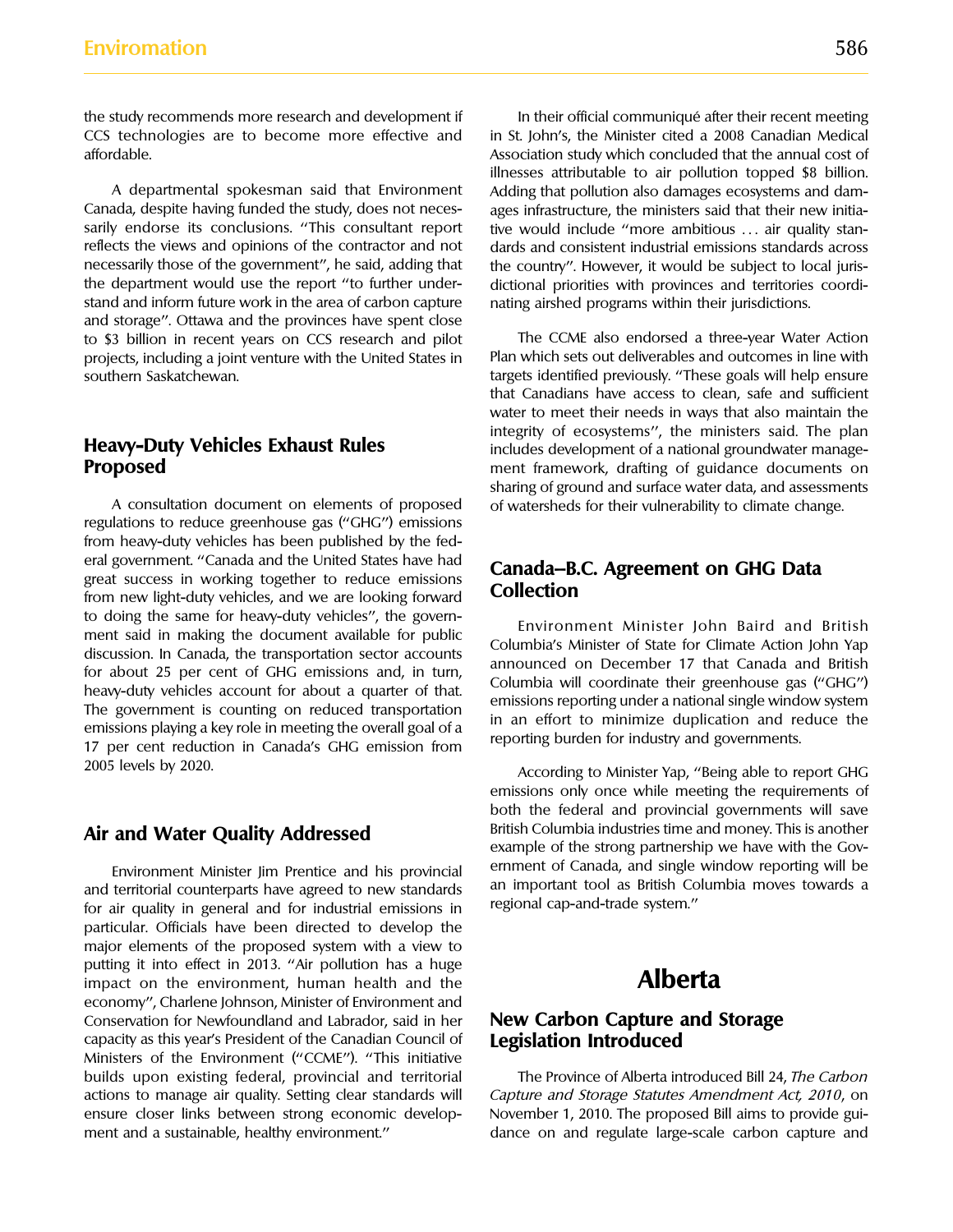subsurface pore spaces and would accept permanent lia-<br>
party in the consultation, and the environmental assessbility for injected carbon dioxide once the CCS operator ment processes. The agreement does not bind the signatohas collected data substantiating that the stored carbon ries to support the mine and is not a financial agreement. It dioxide has been contained. In turn, the CCS operator also supports the province's legally required consultation would be responsible for mitigation work during operation process and environmental assessment timelines. and would remain responsible until a closure certificate has been issued by the Crown. Bill 24 also proposes the "The signing today is another step on our journey to<br>establishment of a post-closure stewardship fund, financed being a healthy, wealthy and prosperous community", sa establishment of a post-closure stewardship fund, financed being a healthy, wealthy and prosperous community'', said by CCS operators for ongoing monitoring costs and required remediation. ment is the first of its kind in Saskatchewan and it will

with the aim of encouraging the protection of clean water sultation agreement is proof that negotiation and not consources and to support the development of water-related frontation works, and that shared vision and hard work of industries.

Under the Act, a Water Technology Acceleration Project would be created, bringing together industry, academics, and government to develop water technologies and services and to promote the sector abroad. The Act **NORTH AMERICAN AND WORLD** also seeks to encourage Ontarians to consume water more also seeks to encourage Ontahans to consume water more<br>efficiently through water efficiency standards for consumer **DEVELOPMENTS** products, setting water use goals, and requiring standardized information on water use on bills. The Act further seeks to strengthen sustainable municipal water planning by assisting municipalities in the identification of and plan- **U.S. Supreme Court Grants Certiorari in** ning for long-term infrastructure needs. **American Electric Power Case** 

December 10 by Environment Minister Dustin Duncan and the Chiefs of the James Smith Cree Nation, the Peter In this case, a group of eight states, as well as New York Chapman Band, and the Chakastaypasin Band of the Cree, City and three environmental land trusts, filed a suit against outlining how the parties will work together on under- six utility companies for common law nuisance in respect standing the impacts of a proposed diamond mine on the of their carbon dioxide emissions, and sought injunctive communities and their treaty and Aboriginal rights. The relief to compel the utilities to reduce their emissions. The

storage ("CCS") projects, and to clarify the ownership of The consultation agreement, which relates to the envipore space where carbon dioxide will be stored. The solution of Shore Gold's Star-Orion South Diamond project, outlines general provisions for consulta-Under the proposed Act, the Crown would own the tion on the project, the roles and responsibilities for each

require diligence on the part of all parties to ensure we secure the future our ancestors foresaw in the Treaties.'' Peter Chapman Band Chief Robert Head added, ''We view **Ontario Contario Contario Mations** wrestle with the issue of consultation and accom-<br>**Ontario** Nations wrestle with the issue of consultation and accom-**Water Opportunities and Water** modation we have successfully negotiated the means and<br> **Water Conservation Act Passed** entered to process to protect our interests and build a brighter future<br>
for our children. The environ for our children. The environment and development must be carefully managed. This agreement ensures we are at The Ontario Legislature passed the *Water Opportuni*-<br>the table to do so." Chakastaypasin Band of the Cree Chief<br>ties and Water Conservation Act on November 23, 2010, Calvin Sanderson agreed, saving, "The signing of the co Calvin Sanderson agreed, saying, "The signing of the conthe provincial and First Nation governments can create the environment for mutual prosperity''.

On December 6, 2010, the U.S. Supreme Court granted certiorari in State of Connecticut v. American Electric **Power, enabling the Court to hear an appeal in Spring 2011**<br>which may, depending on the outcome, open the floodgates for greenhouse gas ("GHG") litigation against utilities,<br> **Unique Consultation Agreement Signed** coal and petrochemical companies, automobile manufac-<br> **urise and other sectors** This case will also set a precedent tures, and other sectors. This case will also set a precedent for the standing of states and private parties that seek to A one-of-a-kind agreement was signed on regulate GHG emissions through common law tort actions.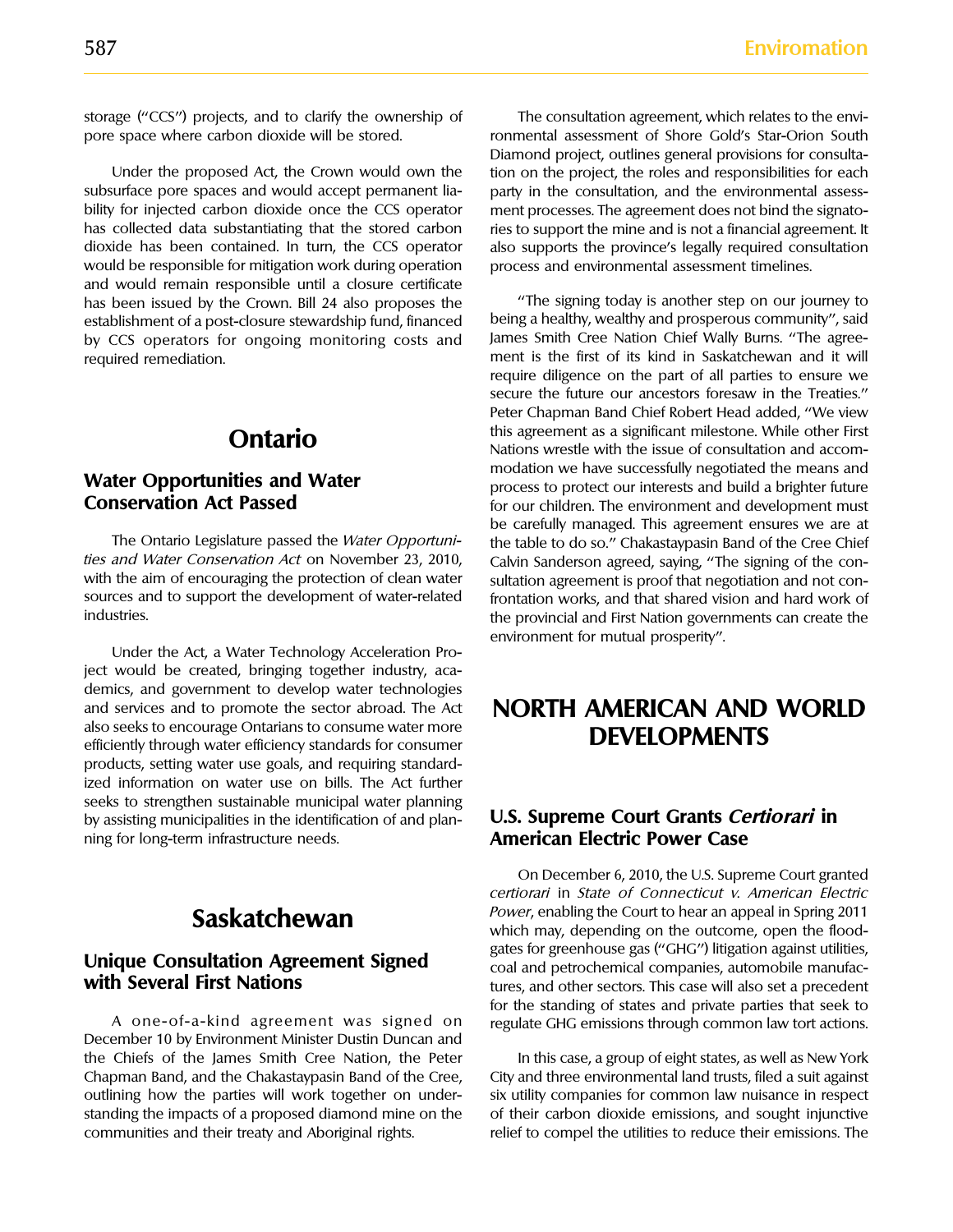ical question doctrine'' applied such that only the legisla- quate safety cushion of capacity as the amount of intertive and executive arms of government could appropriately mittent and inflexible low carbon generation increases. balance the array of environmental, economic, and other issues presented. However, on appeal, the Second Circuit • An Emissions Performance Standard will reinforce the<br>
reversed the trial court's decision, holding that the political existing requirement that no new coal is buil reversed the trial court's decision, holding that the political existing requirement that no new coal is built without question doctrine does not preclude federal common law question doctrine does not preclude federal common law carbon capture and storage. nuisance claims. The Second Circuit held, in particular, that

redressable by targeting individual sources of GHGs. The utilities further assert that common law tort actions are **Rules for existing energy investment such as the**<br>pre-empted by the FPA's regulations under the *Clean Air* Renewables Obligation ("RO") would be protected but pre-empted by the EPA's regulations under the Clean Air Act. Act. Act. Mr Huhne said: ''Without investment in renewables, new

The UK government has today [December 16, 2010]<br>published proposals on a series of "once in a generation"<br>energy market reforms to safeguard and diversify the<br>nation'' energy supply for the future and trigger a wave of<br>mat new investment to: he said the UK had a "Herculean task" ahead to

- 
- 
- 
- 

plant costing up to £6 billion. UK Energy Secretary Chris Huhne announced four new reforms that would create "a level playing field for low<br>
carbon technologies in the UK's electricity market":<br>
"far-reaching energy market reforms" were necessary and

- 
- generators if wholesale prices are low but clawing back cost of low carbon generation. imports, and uncertain carbon prices.
- trial court dismissed the case on the basis that the "polit-  $\bullet$  A Capacity Mechanism will ensure there remains an ade-
	-

Federal courts have the authority to limit the annual<br>650 million tonnes of GHG emissions from industry unless<br>and until the U.S. Environmental Protection Agency ("EPA")<br>begins regulating emissions from existing power plan The six utilities named in the case argue that the states<br>lack standing to bring public nuisance lawsuits targeting<br>power plants, and that the alleged damages are not<br>promise that this would be the greenest government ever

nuclear and carbon capture and storage, emissions will remain too high, we will become dependent on energy **ICK Plans to Lead a Clean Energy** imports, and increasingly vulnerable to fossil fuel price vol-<br> **Revolution**<br> **Revolution** to became the dominant component in our electricity mix. to become the dominant component in our electricity mix.

• Replace UK's existing aging coal and nuclear power replace a quarter of all UK's ageing coal and nuclear elec-<br>plants and to cope with an anticipated plants doubling of electricity demand to 2050 as consumers • Build more renewable projects such as wind and solar increasingly use electricity for vehicles and heating their homes. According to Ernst & Young LLP, the cost of • Increase CCS plans to allow UK to continue to use coal replacing existing plants and building renewable projects and gas will be around 200 billion pounds (\$316 billion). The UK government estimates that £110 billion alone will be • Allow UK to meet its 2050 emissions targets needed in the next 10 years with each new nuclear power

• A Carbon Floor Price will increase investment in low said that while privatization had kept down energy prices, the scale of investment needed to meet climate change targets and replace aging plants is so large it wouldn • Through a proposed 'contract for difference' Feed In ecessary certainty required by major investors has to date Tariff the Covernment will agree Itol clear Jong term been clouded by external factors including the global Tariff, the Government will agree [to] clear, long term been clouded by external factors including the global<br>contracts resulting in a top up payment to low carbon financial crisis, significant world-wide demand for invest contracts, resulting in a top up payment to low carbon financial crisis, significant world-wide demand for invest-<br>generators if wholesale prices are low but clawing back ment in energy, tough EU emissions targets, the clo money for consumers if prices become higher than the ageing power stations, an increasing dependency on gas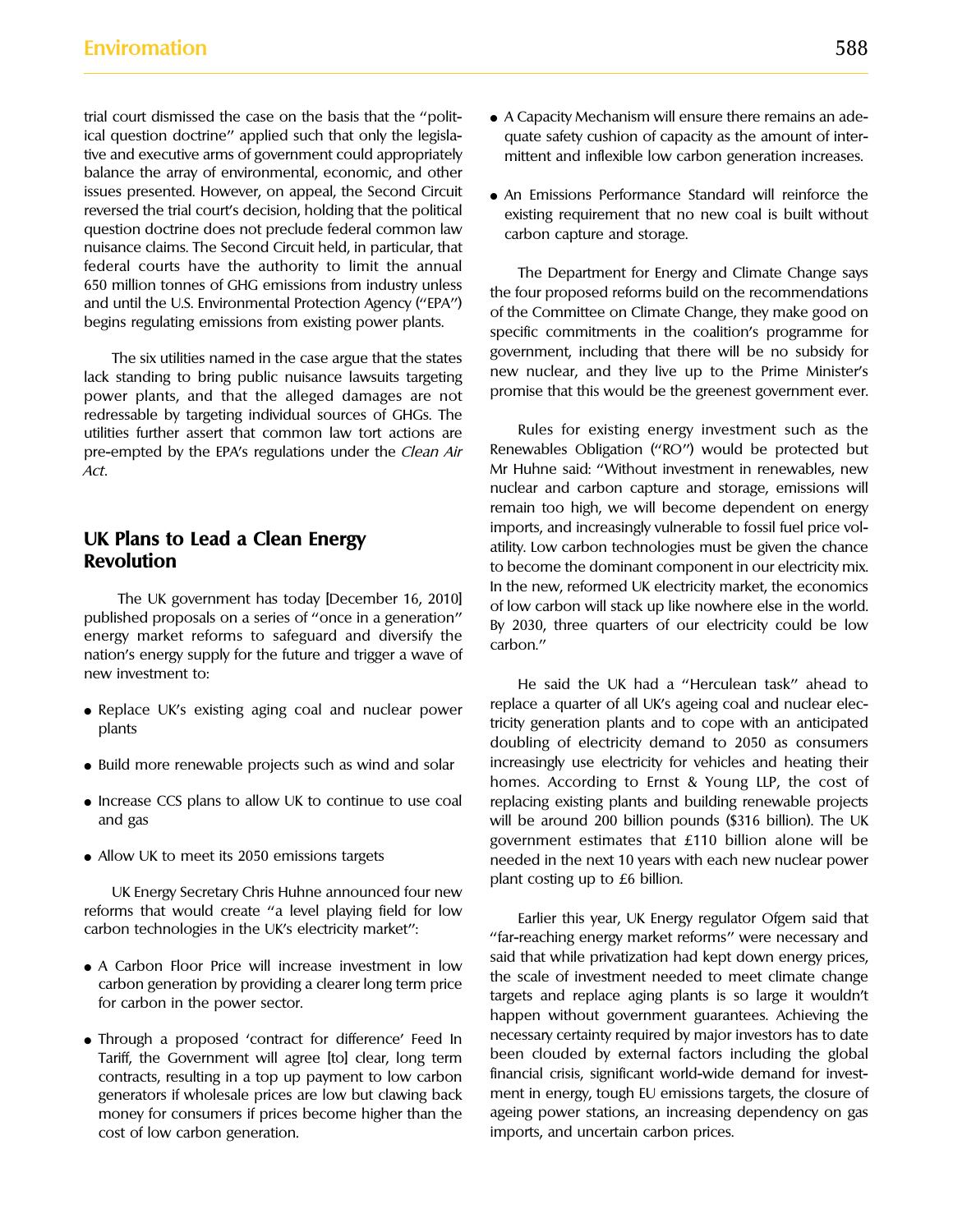create ''greater certainty of delivering the investment so the ment's initial consultation are published today at lights stay on in this new low carbon world''. www.decc.gov.uk/en/content/cms/consultations/

Mark Kenber, Deputy CEO The Climate Group said: "The UK has no time to spare in overhauling its creaking *Source: The Climate Group, December 16, 2010. This* high carbon energy supply if it wants to keep the lights on *article is reproduced with permission Please see T* high carbon energy supply if it wants to keep the lights on article is reproduced with permission. Please see The Cli-<br>and meet its bold targets for cutting national emissions. and Croup's Web site at www theclimategroup o and meet its bold targets for cutting national emissions. mate Group's Web site at **www.theclimategroup.org**. This reform is both urgent and necessary to break the UK's addiction to high carbon energy because until now market forces and a fluctuating carbon price have created an uncertain environment for investors and policymakers alike. A clear market signal is required in 2011 to trigger the **BUSINESS AND THE** low carbon investment, jobs and growth that will cement **ENVIRONMENT** the UK as a leading player in the £3 trillion global market for low carbon goods and services. The reforms must support large-scale expansion of renewable capacity, address infrastructure needed to bring offshore wind and other clean energy onto the national grid and there should be a **Banks Grow Wary of Environmental Risks**  focus on efficiency to reduce the numbers of new plants required. Getting this right for the environment, and to Coal companies, as well as other industries with subkeep costs as low as possible for businesses and con- stantial environmental impacts, are beginning to find a for-

lication is an important milestone on the road to securing water Horizon explosion in the Gulf of Mexico, promise<br>In investment framework for the decarbonization of wears of legal entanglements for companies and their an investment framework for the decarbonization of years of legal entanglements for companies and their<br>Britain. Now we need to fill in the detail, on which the insurers It's no wonder a number of large commercial Britain. Now we need to fill in the detail, on which the insurers. It's no wonder a number of large commercial<br>Success of this plan will depend. At ScottishPower we will lenders are beginning to rethink their positions on success of this plan will depend. At ScottishPower we will lenders are beginning to rethink their positions on industry<br>work with the Government to ensure that the final package lengtries that appear risky to their reputat delivers the progress that we need, while keeping the inter- $\frac{1}{2}$  lines. ests of consumers firmly in mind.''

- decisions expected in the Budget on 23 March 2011. The<br>
full consultation document is available at Where banks extend credit has become a hot button<br>
issue. In 2007, Trillium Asset Management filed a share-
- full consultation document is available at
- framework is under way to clarify the respective roles of bank, the resolution was withdrawn.

Mr Huhne said today that the planned reforms would the Government and Ofgem. Responses to the Governofgem\_review/ofgem\_review.aspx

sumers, means starting now." The midable adversary to contend with - banks and other lenders financing the bonds and loans for their projects. A spokesperson for Scottish Power said: "Today's pub-<br>lication is an important milestone on the road to securing<br>water Horizon explosion in the Gulf of Mexico, promise practices that appear risky to their reputations and bottom

As well as creating cleaner and more secure supply,<br>
Chris Huhne claimed the reforms would also be better for<br>
UK consumers: "There is no doubt that this framework ...<br>
UK consumers: "There is no doubt that this framework • Responses to the proposals on a carbon floor price much broader variety of issues, not all of which are cap-<br>should be made to the Treasury by 11 February, with final tured under state and local laws''.

issue. In 2007, Trillium Asset Management filed a share-<br>owner resolution with Bank of America requesting that the • Responses on the other three components of electricity bank "amend its [greenhouse gas] policies to observe a<br>market reform are invited by 10 March 2011, with final moratorium on all financing, investment, and further market reform are invited by 10 March 2011, with final improtorium on all financing, investment, and further moratorium or and further proposals expected in a White Paper in late Spring The involvement in activities that s proposals expected in a White Paper in late Spring. The involvement in activities that support MTR coal mining''. www.decc.gov.uk resolution with JPMorgan Chase requesting that the company report on the environmental and financial impacts of • A parallel review of Ofgem and the energy regulatory the MTR projects it finances. Thanks to its progress with the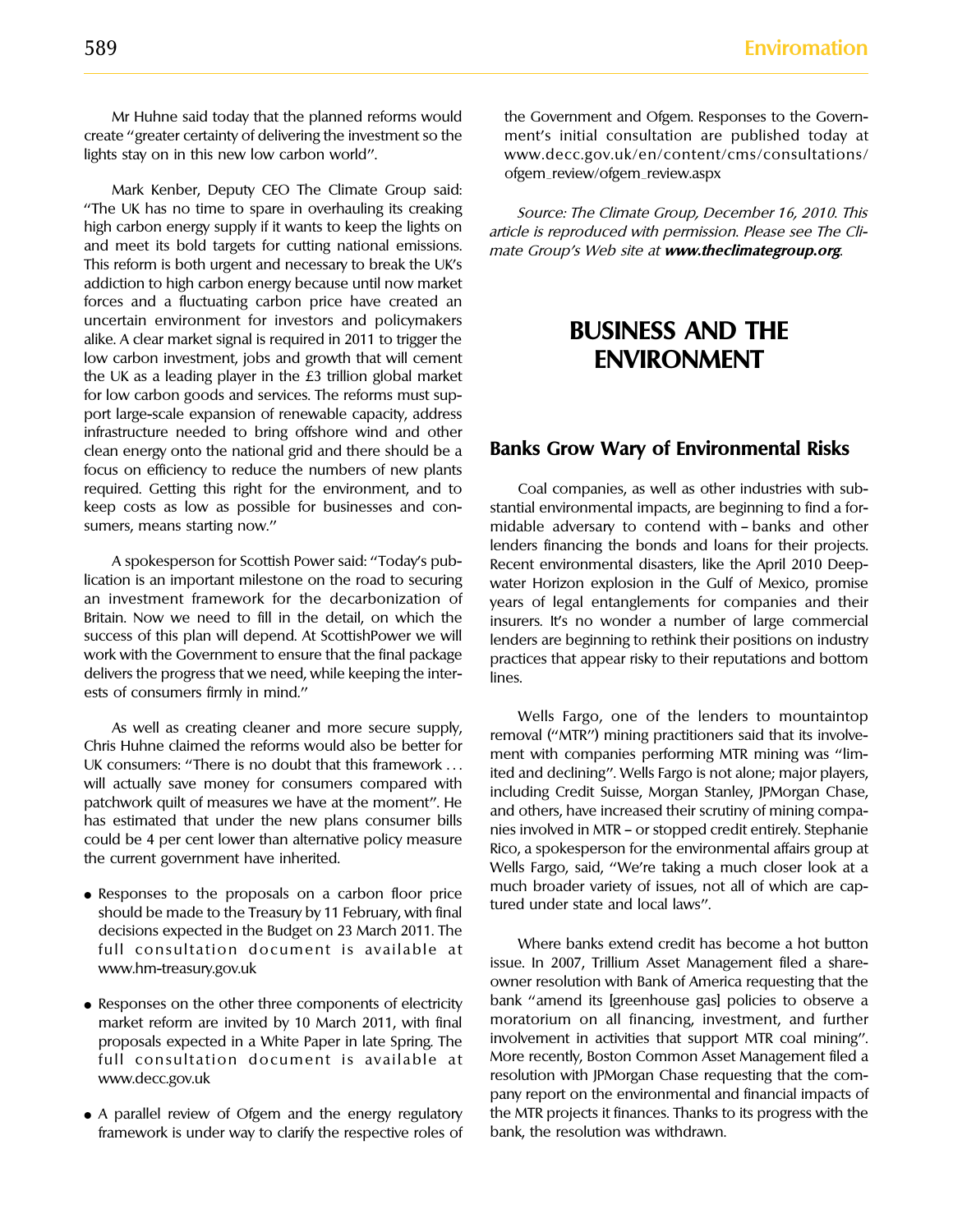According to Rebecca Tarbotton, executive director of Source: BUSINESS AND THE ENVIRONMENT, Vol. XXI, No. 11, group (**www.rainforestactionnetwork.org**), ''When the top business. This article is reproduced with permission. four banks in the country back away from Massey Energy and other leading mountaintop mining operators, it sends a clear signal that these companies have a high risk profile **Ship Efficiency Measures Could Become** and that other banks should beware. Bottom-line, as **Mandatory** access to capital becomes more constrained it will be harder for mining companies to finance the blowing up of A point of discussion at the most recent meeting of America's mountains". The International Maritime Organization's ('IMO'') Marine

for Massey Energy, disagreed, "While some banks no ship Energy Efficiency Management Plan ("SEEMP") could longer provide financing for companies conducting surface be made mandatory for certain vessels. The 61st meeting longer provide financing for companies conducting surface be made mandatory for certain vessels. The 61st meeting<br>mining, there are many who will". He continued, "We have of MFPC took place in London from September 27, 201 and will continue to replace their services with alternate through October 1, 2010. bank providers with little difficulty''. In fact, while the top four banks may be unwilling to lend to mining companies The IMO is the United Nations ("UN") agency that has engaged in MTR, one bank, PNC, continues to finance responsibility for the safety and security of shipping and the mining companies responsible for almost one-half of all prevention of marine pollution by ships. The MEPC is MTR coal mined in the United States. empowered to consider any matter within the IMO's

investment with F&C Investments, an investment manage- tion of amendments to the major international treaty govment firm based in London (United Kingdom), had another erning marine pollution from ships, the International cautionary note. "It's one thing if your potential borrower is Convention for the Prevention of Pollution from S dumping cyanide in a river'', she said. ''But if they're (''MARPOLM''). dumping carbon dioxide into the air, which is not exactly illegal — what do you do? Banks are in kind of a quandary, While not supported by all member states, a proposal because they are competing for business, and if they get was discussed to make the use of the currently voluntary holier-than-thou and start to play policeman, they risk EEDI and SEEMP mandatory for new vessels. The EEDI is a allowing other banks to take that business.'' non-prescriptive, performance-based mechanism that

are joining forces to make things easier for everyone by ciency level is attained, ship designers and builders would developing best environmental practice measures and be free to use the most cost-efficient solutions for the ship other voluntary initiatives. For example, a number of large to comply with the regulations. The SEEMP establishes a banks helped with the formation of the Carbon Principles, mechanism for a shipping company and/or a ship to use to aimed at standardizing the assessment of carbon risks in improve the energy efficiency of ship operations. the financing of electric power projects in the United States. Several international financial groups – such as MEPC members also discussed a number of other pos-<br>HSBC Munich Re and others – have initiated the Climate sible measures to reduce greenhouse gas ("GHG") emis-HSBC, Munich Re, and others – have initiated the Climate sible measures to reduce greenhouse gas ("GHG") emis-<br>Principles to encourage the management of climate sions from ships. A feasibility study and impact assessment Principles to encourage the management of climate sions from ships. A feasibility study and impact assessment<br>change "for even, organization that adopts the Climate of various market-based mechanisms to reduce GHGs was change, ''for every organization that adopts the Climate of various market-based mechanisms to reduce GHGs was Principles is actively managing climate change across the full range of financial products and services". levy on carbon dioxide ("CO<sub>2</sub>") emissions from all ships or

**www.theclimategroup.org/programs/** meeting in July 2011. **the-climate-principles/**; and

the Rainforest Action Network, an environmental activist November 2010, published by CCH Inc., a Wolters Kluwer

Environment Protection Committee (''MEPC'') was the pos-Roger Hendriksen, vice president for investor relations sibility that the Energy Efficient Design Index ("EEDI") and<br>for Massey Energy, disagreed, "While some banks no ship Energy Efficiency Management Plan ("SEEMP") could of MEPC took place in London from September 27, 2010

scope that concerns the prevention and control of pollu-Karina Litvack, the head of governance and sustainable tion from ships. It oversees, among other things, the adop-Convention for the Prevention of Pollution from Ships

allows the industry to decide which technologies to use in From a broader view, banks and environmental groups a specific ship design. As long as the required energy effi-

only from ships not meeting the EEDI requirements, to For more information, see: emissions trading systems, to schemes based on a ship's actual efficiency, both by design (EEDI) and operation **www.nytimes.com/2010/08/31/business/** (SEEMP). The Working Group on GHG Emissions from Ships **energy-environment/31coal.html?\_r=1&emc=eta1**; will meet to evaluate the options in March 2011, and the recommendations will be taken up by the MEPC at its next

According to the International Chamber of Shipping www.socialfunds.com/news/article.cgi?sfArticleId=3027. ("ICS"), several nations, including China, India, and Saudi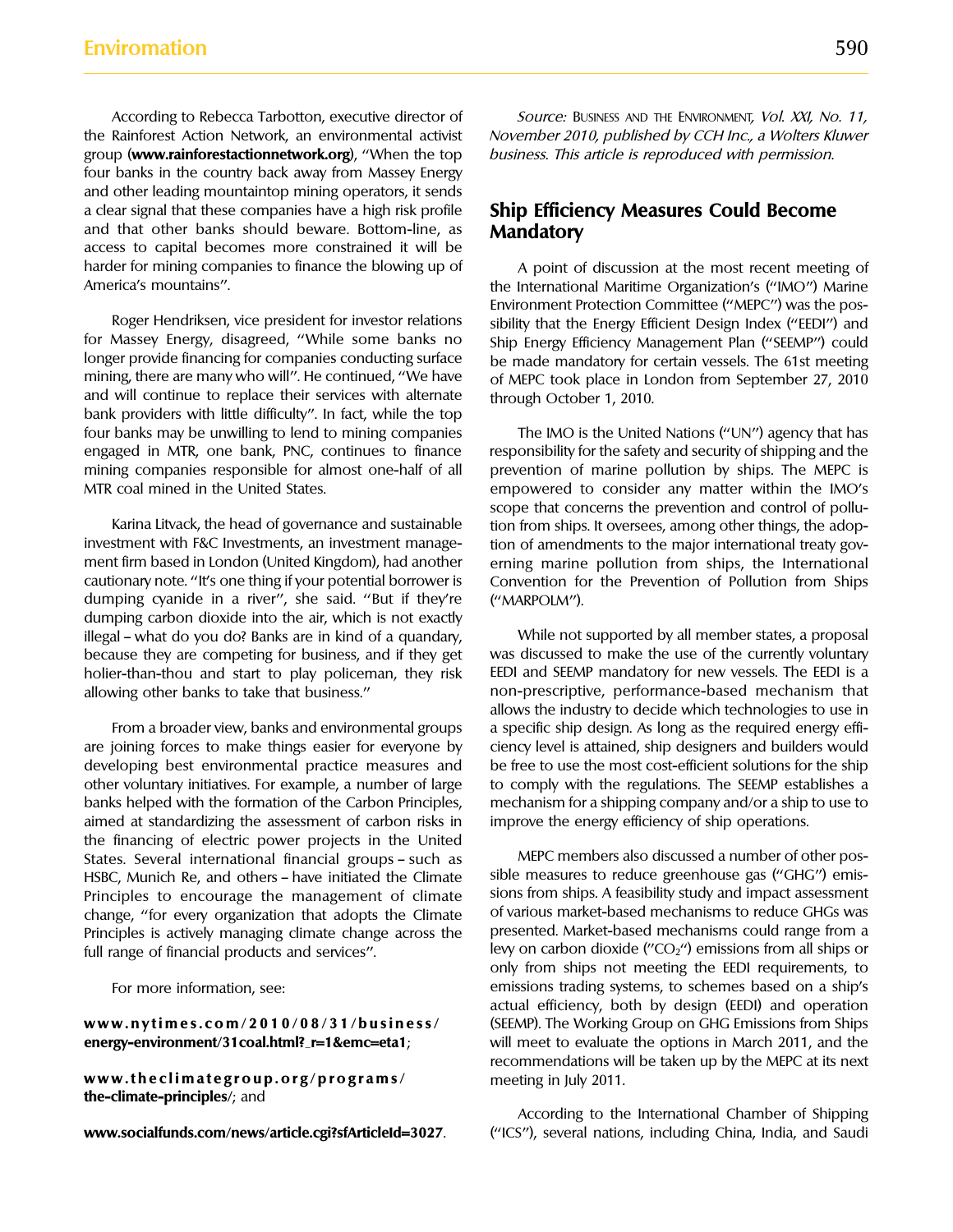Arabia, oppose mandatory measures being applied uni- company cease discharging hydrocarbons into the Yukon formly to shipping. [...] The ICS takes a different view; the River, and to remove the deleterious substances that were organization explained that only about 35% of the world previously discharged into the Yukon River. fleet is registered with Kyoto Protocol Annex I nations, and that most shipping companies have the freedom to decide to register their ships with the nations of their choice, including non-Annex I countries. Given that situation, the **Alberta** ICS asserts that applying mandatory measures only to Annex I countries makes "no sense at all" in a global **Agrimax Ltd. Operations Suspended for**<br> **Agrimax Ltd. Operations**<br> **Environmental Violations** 

### **North 60° Petro Limited Convicted for**  $\bullet$  develop and implement upgrades to the sulphur han-**Discharging Hydrocarbons Into the Yukon** dling facilities at the plant; **River River Exercise 2** and **i** and implement a groundwater remediation

November 12 in the Whitehorse Territorial Court for failure to comply with an Environment Canada Inspector's Direc example, the existing that the company stop discharging hydro-<br>
existing industrial run-off pond and imple-<br>
carbons into the Yukon River from the North 60˚ Petro Bulk<br>
plant; and<br>
plant; and Terminal site in Whitehorse, Yukon. Failure to comply with an Inspector's Direction is a violation of the *Fisheries Act*,<br>which prohibits the discharge of deleterious substances<br>into fish-bearing waters.<br>pose a risk to public health or the environment.

Environment Canada issued the Inspector's Direction to the company requesting an immediate stop of the discharge in December 2006. North 60˚ failed to comply with **Calgary Gas Station Site Issued** the Inspector's Direction, which expired in November 2007, and the company was granted a 30-day extension in December 2007 to comply with the original The Government of Alberta has issued an environ-Inspector's Direction. North 60˚ Petro Limited was charged mental protection order against Gas Plus Inc. for failing to in April 2009 for failing to comply with an Inspector's Direc- remediate contamination on and off their property in Caltion and thereby committing an offence under the Fish- gary. eries Act.

make a \$28,000 contribution to the Environmental Dam- site. In August, Alberta Environment was notified that gasoages Fund. The Territorial Court has also ordered that the line vapours were detected in a residential basement adja-

# **Environmental Violations**

For more information, see www.imo.org/MediaCentre/ As a result of ongoing contraventions under Alberta's<br>PressBriefings/Archives/Pages/2010.aspx and *Environmental Protection and Enhancement Act*, the Prov-<br>ince of Alberta Source: BUSINESS AND THE ENVIRONMENT, Vol. XXI, No. 12,<br>December 2010, published by CCH Inc., a Wolters Kluwer<br>business. This article is reproduced with permission.<br>business. This article is reproduced with permission.<br>com

> Alberta Environment had issued enforcement orders **ENFORCEMENT** to the company in January 2005 to compel compliance<br>with its approval and *Water Act* licence. Non-compliances included unauthorized releases of industrial waste water and improper waste storage.

**Federal** Under the enforcement order suspending Agrimax's operations, the company must also:

- 
- North 60° Petro Limited pleaded guilty on program and a program for the management of contam-<br>ember 12 in the Whitehorse Territorial Court for failure inated soil at the plant site;
	-
	-

Alberta Environment has been working with Gas Plus The company was ordered to pay a \$2,000 fine and Inc. since May 2010 to address a fuel leak discovered on